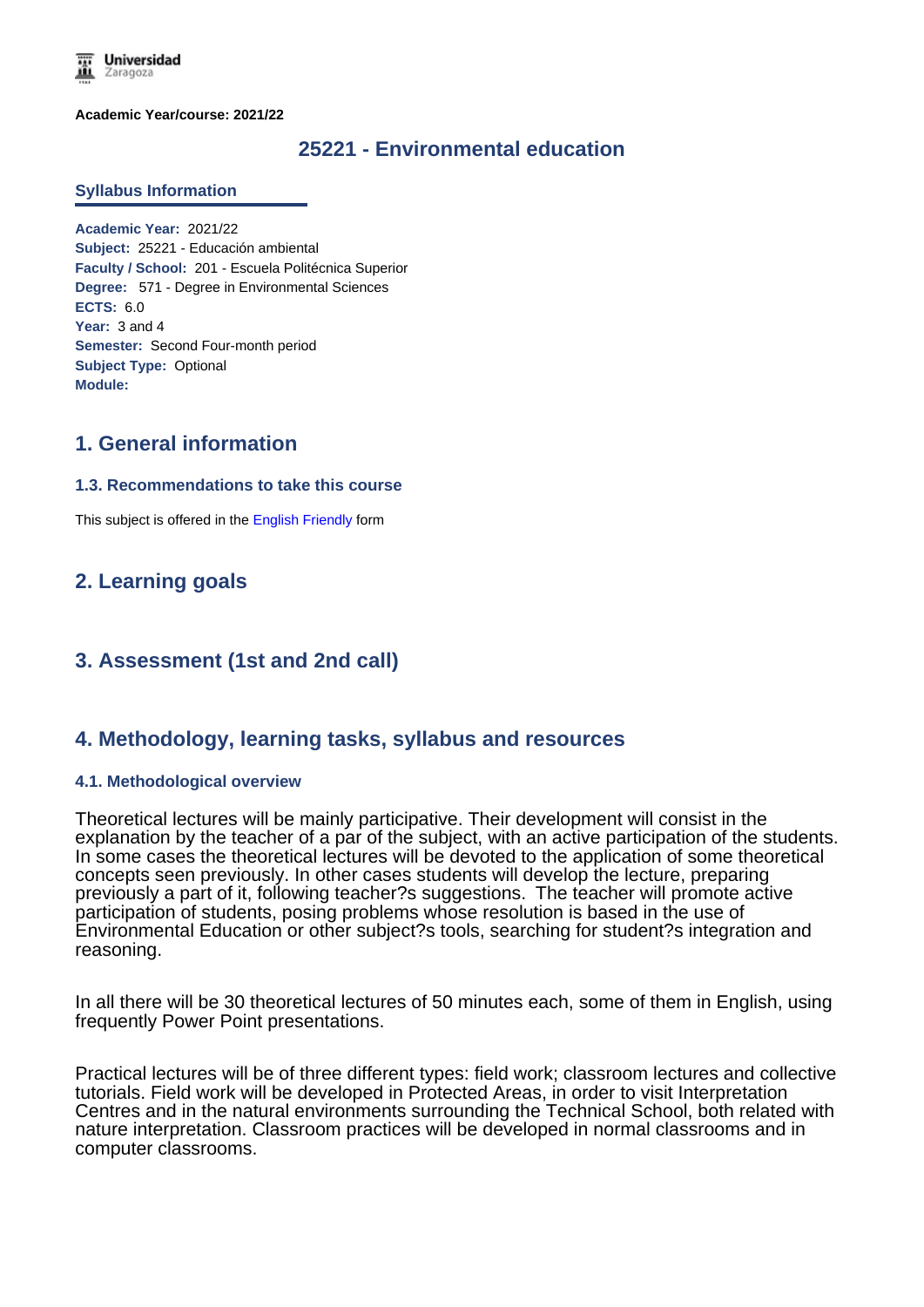Participative processes will be related to different environmental problems; practical cases; bibliographic research; exposition of partial aspect of the collective report students must prepare, etc. Tutorials will be focused on the questions posed by groups students dedicated to elaborate collective reports, in order to discuss on their focus, objectives, structure and development.

In all there will be two days of field work to visit Interpretation Centres (10 hours of teaching); 16 horas of practices, that is 8 hours of practices of 2 hours each; and 2 periods of 2 hours of tutorials.

### **4.2. Learning tasks**

The program includes:

- 1 Visit to Nature Interpretation Centres
- 2 Master lectures
- 3 Films
- 4 Workshops
- 5 Conferences and seminars by specialists
- 6 Legislation and Environmental Programs analysis

## **4.3. Syllabus**

- $\circ$  Communication through technical and scientific writing
- Biodiversity crisis
- Communication theory
- Environmental Education
- Environmental Education Programs
- Campaigns
- The White Book of Environmental Education in Spain
- Aragonese Strategy of Environmental Education
- The Media
- Enterprises and institutions in Environmental Education
- Spanish legislation on Environmental Education
- Nature Interpretation
- $\circ$  International experiences
- Evaluation on Environmental Education Programs
- Responsable consume

## **4.4. Course planning and calendar**

It follows the Saragossa University academic calendar. The subject timetable, classrooms, tutorials and exams can be consulted in the Technical School web page. The information regarding the development of the subject will be presented to the students the first day of the term.

|  |  |  | and the control of the control of | the contract of the contract of the contract of the contract of |  |  |  |  |  |  |  |
|--|--|--|-----------------------------------|-----------------------------------------------------------------|--|--|--|--|--|--|--|
|  |  |  |                                   |                                                                 |  |  |  |  |  |  |  |
|  |  |  |                                   |                                                                 |  |  |  |  |  |  |  |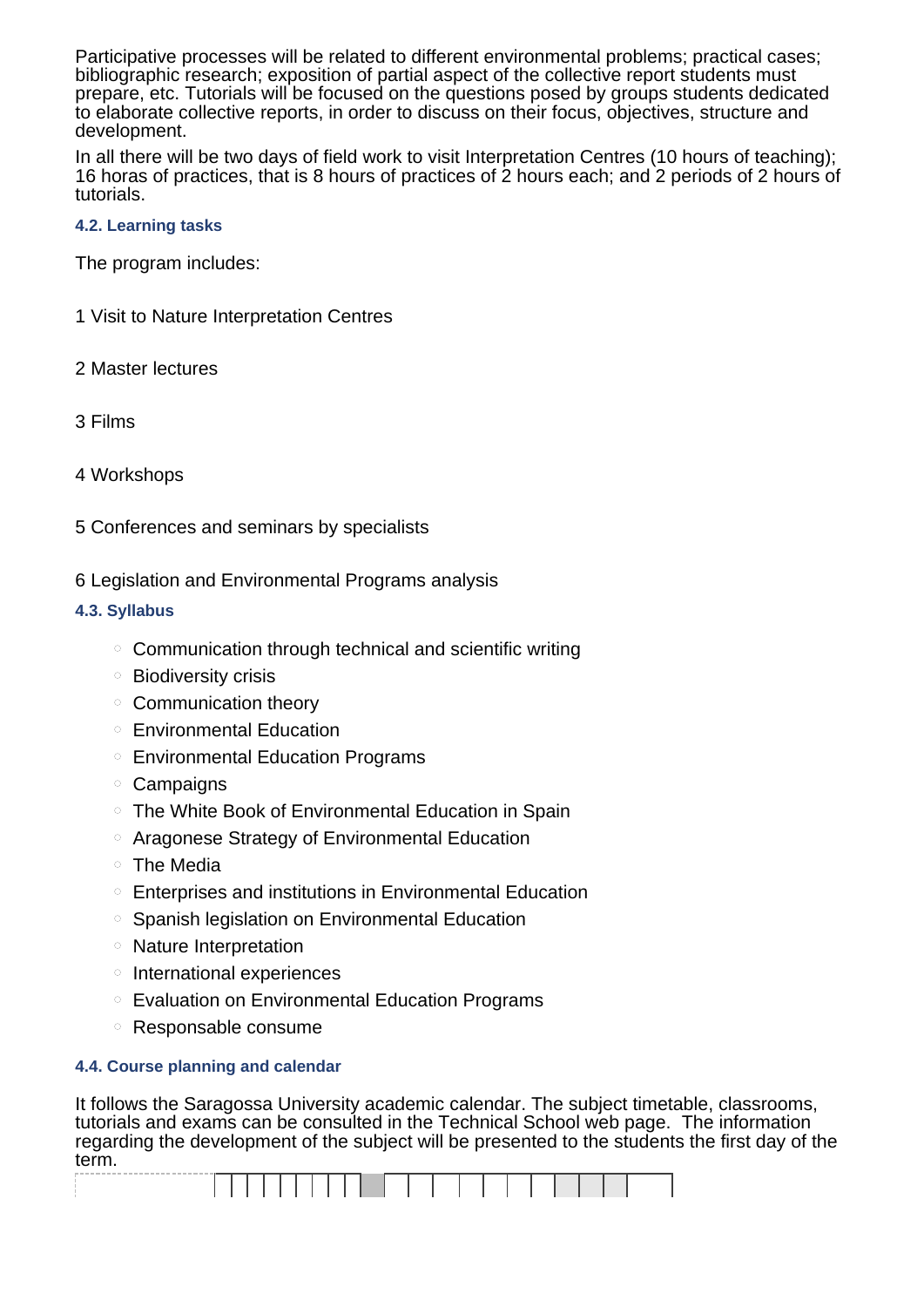| Activities/Weeks 1 2 3 4 5 6 7 8 9 10 11 12 13 14 15 16 17 18 19 20 Total |                |                |                |                |                |                |                |                |                |                |                |                |                |                |   |                |   |                |   |                |
|---------------------------------------------------------------------------|----------------|----------------|----------------|----------------|----------------|----------------|----------------|----------------|----------------|----------------|----------------|----------------|----------------|----------------|---|----------------|---|----------------|---|----------------|
| <b>On-site</b><br>activities                                              |                |                |                |                |                |                |                |                |                |                |                |                |                |                |   |                |   |                |   | 66             |
| Theory                                                                    | 2              | 21             | $\overline{2}$ | $\overline{2}$ | $\overline{2}$ | $\overline{2}$ | $\overline{2}$ | $\overline{2}$ |                | $\overline{2}$ | $\overline{2}$ | $\overline{2}$ | $\overline{2}$ | $\overline{2}$ |   | $\overline{2}$ |   |                |   | 28             |
| <b>Problems</b>                                                           |                |                | $\overline{2}$ |                | $\overline{2}$ |                |                |                |                |                |                |                |                |                |   |                |   |                |   | 4              |
| Laboratory<br>practices                                                   | $\overline{2}$ |                |                |                |                |                | $\overline{2}$ |                |                |                |                |                |                |                |   |                |   |                |   | 4              |
| <b>Field work</b>                                                         |                |                |                |                |                |                |                |                |                |                |                |                |                |                |   |                |   |                |   | $\overline{0}$ |
| <b>Group work</b>                                                         |                |                |                | 5              |                |                |                |                |                |                |                |                | 10             |                | 5 |                |   |                |   | 20             |
| Tutorials                                                                 |                | $\overline{2}$ |                |                |                |                |                |                |                |                |                | $\overline{2}$ |                |                |   |                |   |                |   | 4              |
| <b>Evaluation</b>                                                         |                |                |                |                |                |                |                |                |                |                |                |                |                |                | 3 | 3              |   |                |   | 6              |
| <b>Non on-site</b><br><i><b>activities</b></i>                            |                |                |                |                |                |                |                |                |                |                |                |                |                |                |   |                |   |                |   | 84             |
| <b>Personal work</b>                                                      | $\overline{2}$ |                | 2 2 1          |                |                | 2 3 2          |                | 3 <sup>1</sup> | 3              | 3              | 3              | $\overline{2}$ |                | $\overline{2}$ |   | $\overline{2}$ | 8 | 4              |   | 44             |
| Team work                                                                 | $\overline{2}$ | $\overline{2}$ |                | 2 1            | $\overline{2}$ | 3 <sup>1</sup> | $\overline{2}$ | 3 <sup>1</sup> | 5 <sub>l</sub> | 3              | 3              | $\overline{2}$ |                | 4              |   | $\overline{2}$ |   | $\overline{4}$ |   | 40             |
| <b>TOTAL</b>                                                              | 8              |                |                |                |                |                |                |                | 88988888       | 8              | 8              | 8              | 12             | 8              | 8 | 9              | 8 | 8              | 0 | 150            |

### **4.5. Bibliography and recommended resources**

- **BB** Estrategia Aragonesa de Educación Ambiental (EÁREA). EAREA : Estrategia Aragonesa de Educación Ambiental. Documento / [dirección técnica, Dpto. Medio Ambiente, Gobierno de Aragón ; realización y redacción, Colectivo de Educación Ambiental]. [1ª ed.]. [Zaragoza] : Gobierno de Aragón, Departamento de Medio Ambiente, 2003
- **BB** Jornadas de Educación Ambiental de la Comunidad Autónoma de Aragón (3ª. La educación ambiental en Aragón en los albores del siglo XXI). [Zaragoza] : Gobierno de Aragón, Departamento de Medio Ambiente, D.L. 2006
- **BB** Lecumberri Beloqui, Guadalupe. Guía para la elaboración de programas de educación ambiental / Guadalupe Lecumberri Beloqui, Javier Arbuniés Erce ; ilustraciones: Esteban Zozaya ?Birilo? [Navarra] : Centro Unesco Navarra, D.L. 2001
- **BB** Libro Blanco de la educación ambiental en España en pocas palabras / [coordinación, Susana Calvo Roy y Mercedes González de la Campa]. Madrid : Ministerio de Medio Ambiente, Secretaría General de Medio Ambiente, 1999
- **BC** Calvo, Susana. El espejismo de la educación ambiental / por Susana Calvo, José Gutiérrez. [1ª ed.]. Madrid : Morata, D.L. 2006
- **BC** Jacobson, Susan K. Communication Skills for Conservation Professionals / Susan K. Jacobson. 2nd. ed. Washington : Island Press, 2009

### **LISTADO DE URLs:**

Agencia de Medio Ambiente y Sostenibilidad del Ayuntamiento de Zaragoza [https://www.zaragoza.es/ciudad/medioambiente/]

Boletín electrónico de la EAREA

[http://www.aragon.es/DepartamentosOrganismosPublicos/Departamentos/DesarrolloRuralSostenibilidad/AreasGenericas/F